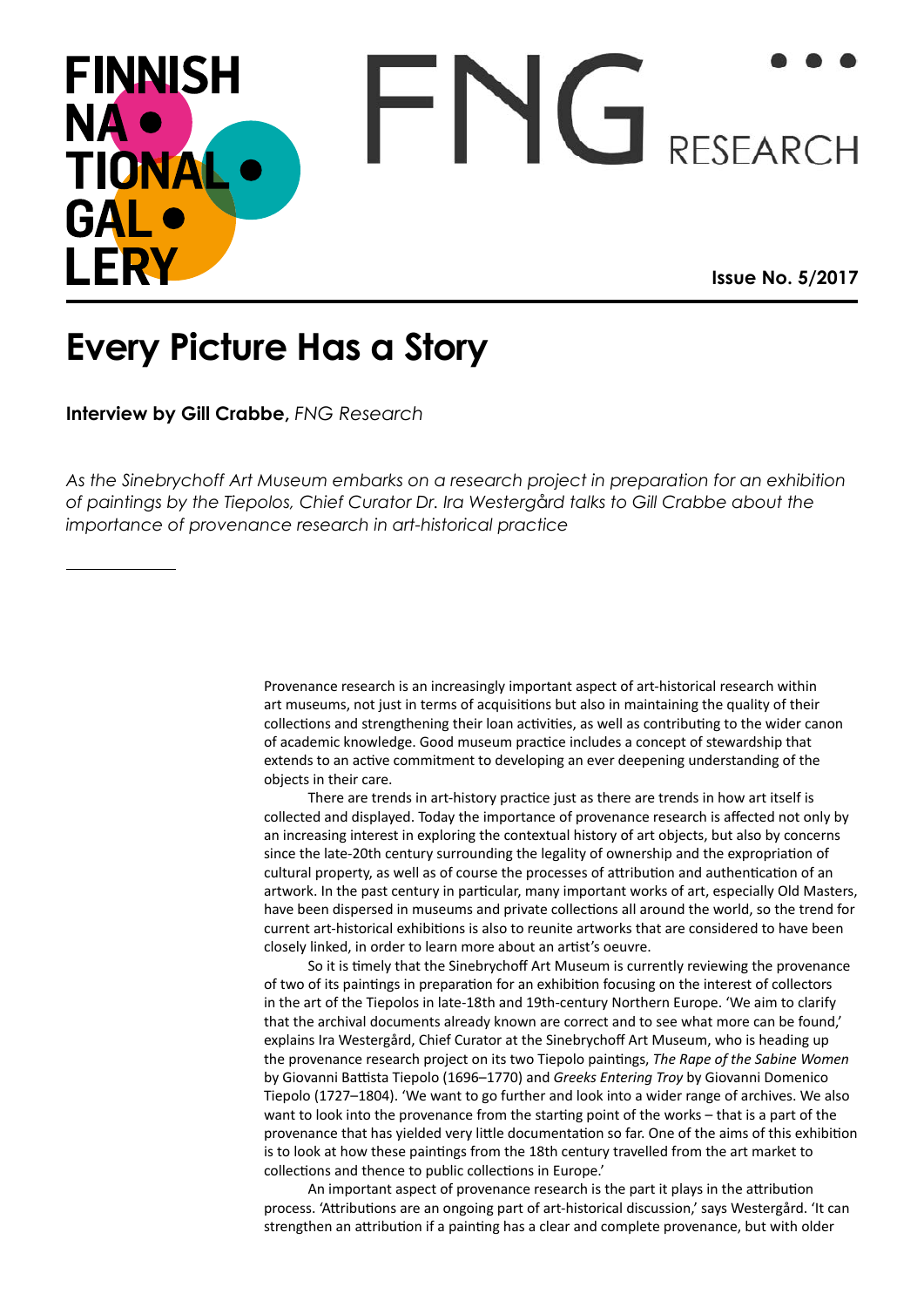## *Every Picture Has a Story // Gill Crabbe*

*--- FNG Research Issue No. 5/2017. Publisher: Finnish National Gallery, Kaivokatu 2, FI-00100 Helsinki, FINLAND.* © All rights reserved by the author and the publisher. Originally published in **<https://research.fng.fi>** 



**Giovanni Battista Tiepolo,** *The Rape of the Sabine Women***,**  *c***. 1718–19, oil on canvas, 43.5 x 74cm Finnish National Gallery / Sinebrychoff Art Museum** Photo: Finnish National Gallery / Jouko Könönen

paintings that is rarely the case. However, the fact that a painting can be documented as having belonged to a well-known collection does also strengthen its attribution.'

Provenance in itself though does not always prove an attribution, as today's ever more sophisticated methods of technical analysis have sometimes shown. 'Paintings centuries ago were bought and sold under all kinds of great masters' names,' says Westergård, 'yet today technical analysis methods might show they could not have been painted even in the century that the artist lived. Such paintings might well have been incorporated long ago into even famous collections.'

But while provenance alone does not necessarily always prove an attribution, Westergård points out that it plays an important part in a painting's history. 'It is important to know that a painting was once attributed to a master, even if that is later changed. We have several works of this kind in our collection, too. For example, we have a painting that entered the collection as a Rembrandt and today is thought to be by one of his earliest collaborators, Isaac de Jouderville, so it is still from a prominent related master from that period.'

Provenance research can reveal how a painting's historical attribution has reflected the changing fortunes of a particular artist's work at different times in history. 'For researchers who are interested in the art market and how tastes have changed it's important to know which masters were valued and why it was important to have work by a particular artist in a collection,' says Westergård.

This shift in taste is one area that the Tiepolo exhibition plans to focus on, as both father and son were highly regarded artists in Northern Europe in the late-18th and 19th centuries. 'For the exhibition we want to research further into why there was an interest in works by the Tiepolos here when the taste of many collectors elsewhere in Europe was shifting towards the French and English Rococo style. Yet works by Venetian artists were still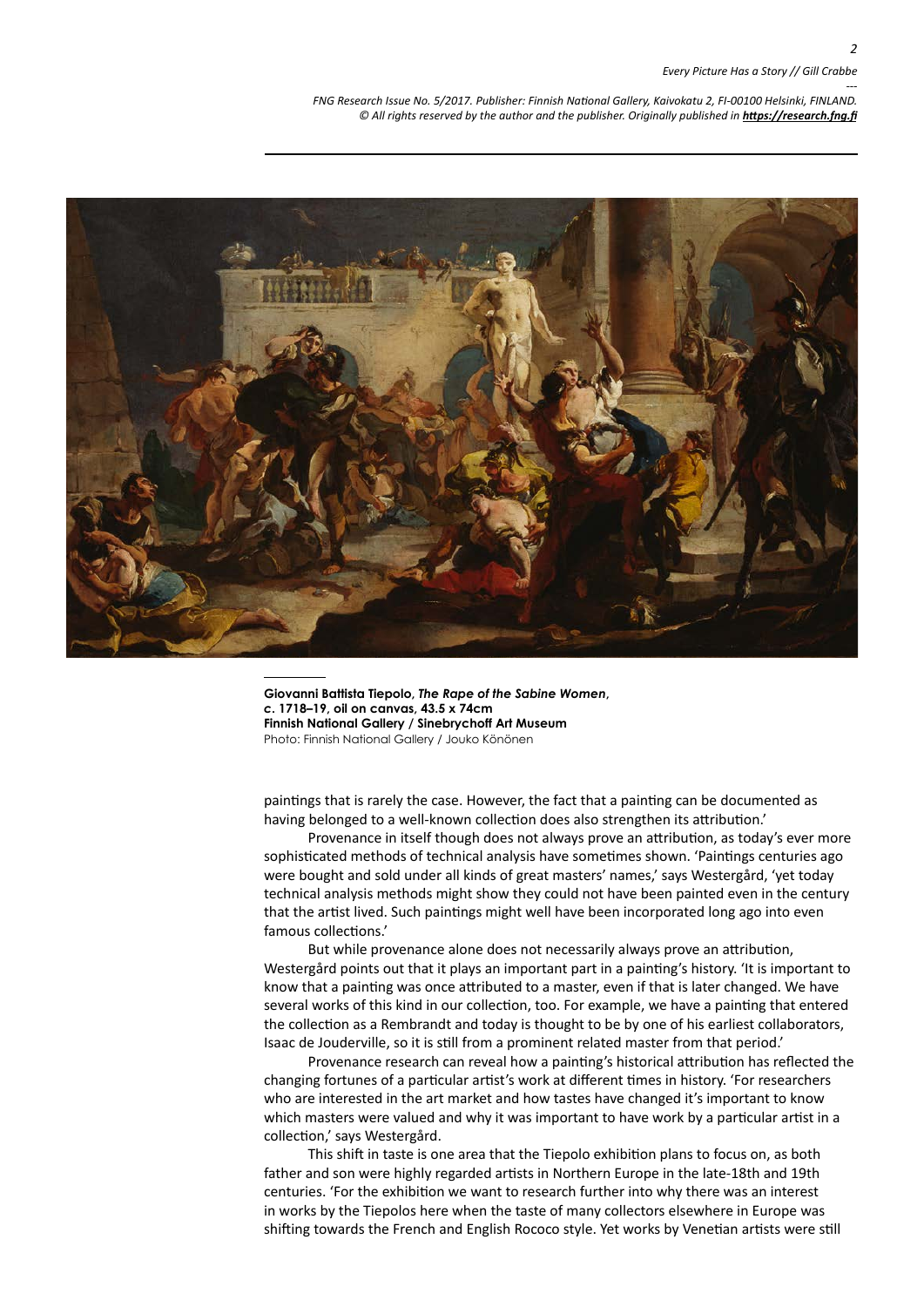*--- FNG Research Issue No. 5/2017. Publisher: Finnish National Gallery, Kaivokatu 2, FI-00100 Helsinki, FINLAND.* © All rights reserved by the author and the publisher. Originally published in **<https://research.fng.fi>** 

popular, for example, among the collectors in St Petersburg around the Imperial court in the 18th and 19th century.

'Through provenance research we can find out about the way that artworks have travelled because many paintings by old masters have been dispersed around the world and we want to know why and how and when they have travelled from their original countries,' Westergård explains. 'It also tells you the story of collectors and collections so it's part of documenting the story of collecting: why this work ended up on the art market; who bought it, what collection it was it incorporated into. It's a history that doesn't have so much to do with the artwork itself as with the history of collecting, and in art-historical research now there is much more interest in the history of collecting. Provenance research is about the life of the art object after it was created – everything that happened to it after that.'

In preparation for the Sinebychoff Art Museum exhibition Westergård is working with several international experts on Venetian art from different art institutions, such as the State Hermitage Museum in St Petersburg, which now owns the monumental finished painting of *The Rape of the Sabine Women* (1718–19) by Giovanni Battista Tiepolo. The oil sketch for this painting is now in the Sinebrychoff Art Museum.

**Giovanni Domenico Tiepolo,** *Greeks Entering Troy***, 1770s, oil on canvas, 41 x 55cm Finnish National Gallery / Sinebrychoff Art Museum** Photo: Finnish National Gallery / Hannu Aaltonen